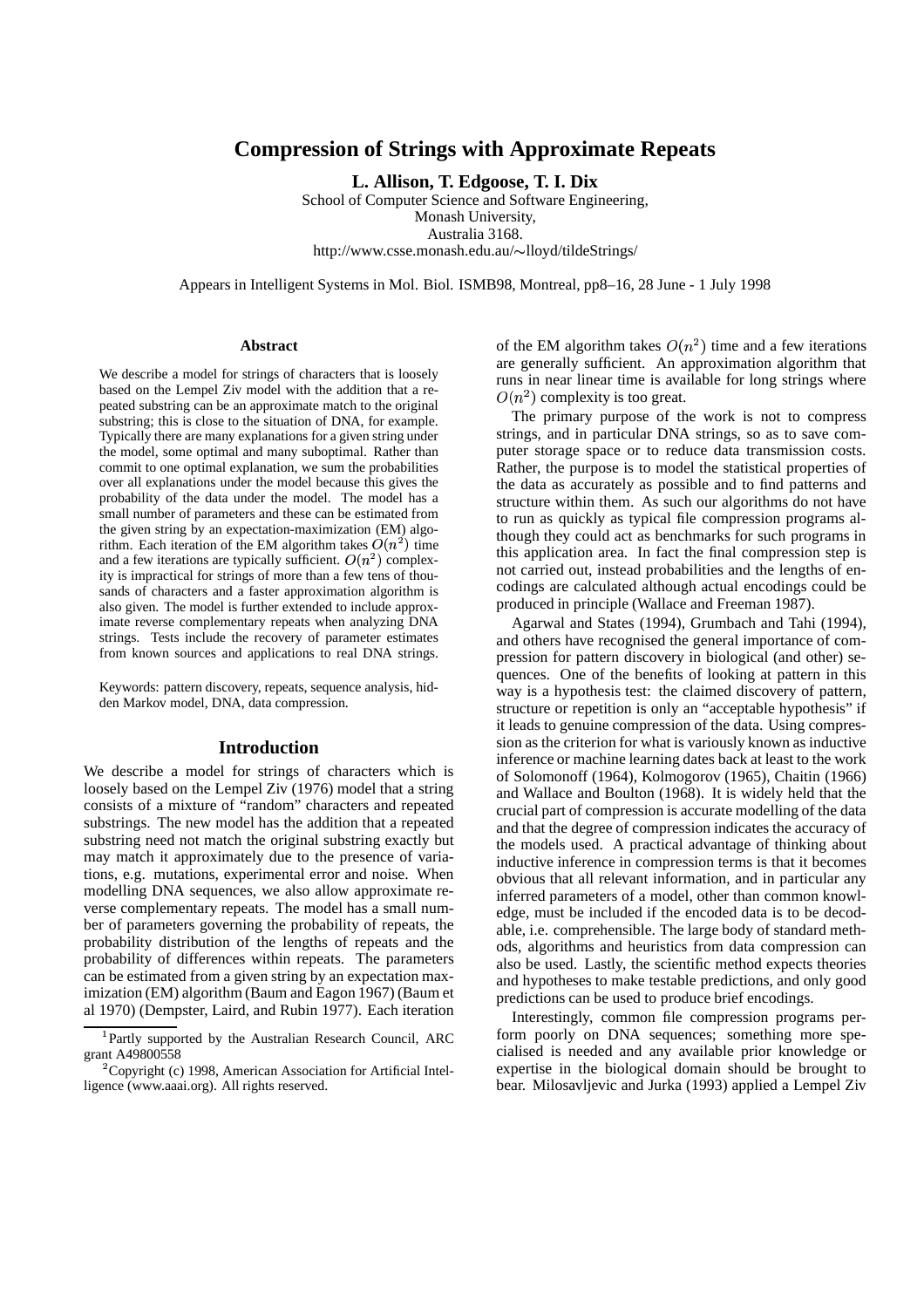type model to DNA and Powell et al (1998) examined the compression available in variations on that work. Wootton (1997) directed attention to what was termed the "compositional complexity" of strings, i.e. the multistate distribution (Boulton and Wallace 1969) of characters in sliding windows, and stopped short of providing a figure for the overall information content of a complete string. Loewenstern and Yianilos (1997) extended a file compression algorithm to DNA by allowing mismatches to occur in "contexts" with considerable improvement over previous methods; the model has several dozen parameters which are fitted to the data but do not have direct biological interpretations. Rivals and Duchet (1997) presented a heuristic which can join exact repeats that are close together into clusters or runs, i.e. it can make some allowance for approximate repeats.

In the following sections we recall the Lempel Ziv model, extend it to allow approximate repeats, and present an inference algorithm and tests on known sources. A faster, approximate algorithm is described for longer strings.

# **Exact Repeats**

The basic Lempel Ziv model (1976) considers a string to be made up of a mixture of random characters and repeated substrings. For example, one possible explanation of the string AAGTACACGTACAGT under the model is AAGTA- $CAC(3,5)GT$  where  $(3,5)$  indicates a repeat from position 3 of length 5, i.e. GTACA. Random characters are drawn from an alphabet with some probability distribution, in the simplest case a uniform distribution. A repeated substring is a copy of a substring that starts somewhere earlier in the string. The statistical properties of repeats are the probability with which repeats occur, the probability distribution on starting points and the probability distribution on the lengths of repeats.

Many variations on the Lempel Ziv model are possible but simple choices are for a fixed probability of repeats and a uniform distribution (from 1 to the current position-1) on starting points. Ziv and Lempel (1977) demonstrate that their model asymptotically converges, in terms of compression, to the true model when the data come from some fixed but unknown source. This implies that theirs is a good model to use when the true nature of the source is unknown.

To compress a string under the Lempel Ziv model, one outputs code words describing either a character or a repeat. Assuming a fixed probability of a repeat,  $P(start)$ , and a uniform probability distribution over characters, a random character has a code word of length  $-log_2(1 - P(start))$  + subject  $\frac{d}{dt}[alpha bet]$  bits. Assuming a uniform distribution on the source of repeats, a repeat into position i has a code word of length  $-log_2(P(start)) + log_2(i-1) + log_2(P(length))$ bits. The usual objective is to find a single optimal explanation for the given string, using this as the basis for compressing it. Finding an optimal explanation is the search problem. We know that in the related sequence alignment problem (Allison, Wallace, and Yee 1992), a single optimal explanation underestimates the probability of the data and gives biased estimates of parameter values. Therefore we sum over all explanations under the new model which gives

better compression, particularly for "weak" or "statistical" structure.

The Lempel Ziv model inspired many file compression programs. To be practical, such programs must run in linear time, and in fact linear time with a small constant, so much of the work in file compression has been on sophisticated algorithms and data structures, such as hash-tables and suffix-trees, to achieve this end. The current practice in general text compression is to keep a data structure of "contexts" i.e. words of some length k, that have occurred in the past, with statistics on the frequencies of characters that followed instances of each context. Major variations cover whether or not there is a bound on context length (Cleary and Teahan 1997), and how to balance predictions from long but rare contexts against those from short but more frequent contexts.

When typical file compression programs, such as zip, are run on DNA strings they often fail to compress the DNA below the base-line figure of two bits per character (Loewenstern and Yianilos 1997), i.e. they fail to compress the DNA at all. This is due to a combination of factors: File compression programs are generally set to deal with an alphabet of size 256, perhaps with some expectation of the Ascii character set (about 100). Most DNA seems to have rather little redundancy, with compression to  $1.9$  or  $1.8$  bits per character being possible with specialist programs. File compression programs do gradually adapt to the DNA's statistics but have often lost too much ground in doing so to make it up on sequences such as HUMHBB (73 thousand characters).

### **Approximate Repeats**

The current work uses a new model of strings where a repeated substring can be an approximate, rather than an exact, match to the original substring. There are two prior reasons to believe that this could be useful. First, it in effect increases the number of contexts that match the last characters of the string, at least approximately if not exactly, and therefore increases the amount of available information about what could come next. Second, for some data sets and notably for DNA there are well known processes by which instances of repeats can differ from each other.

Events in the replication of DNA strings can lead to the duplication of substrings (repeats) and also duplication from the complementary strand in the reverse direction (reverse complementary repeats). These events can create repeats with lengths of hundreds or thousands of characters. Once a substring has been duplicated, the individual copies are subject to the usual evolutionary processes of mutation by which characters can be changed, inserted and deleted. The subsequent mutation process is well modelled by variations on the edit-distance problem which also model spelling errors in text and errors and noise in many other kinds of sequence.

Some substrings occur a great many times in DNA. For example, the Alu sequences (Bains 1986), of length about 300 characters, appear hundreds of thousands of times in Human DNA with about 87% homology to a consensus Alu string. Some short substrings such as TATAboxes, poly- $\overline{A}$  and  $(TG)^*$  also appear more often than by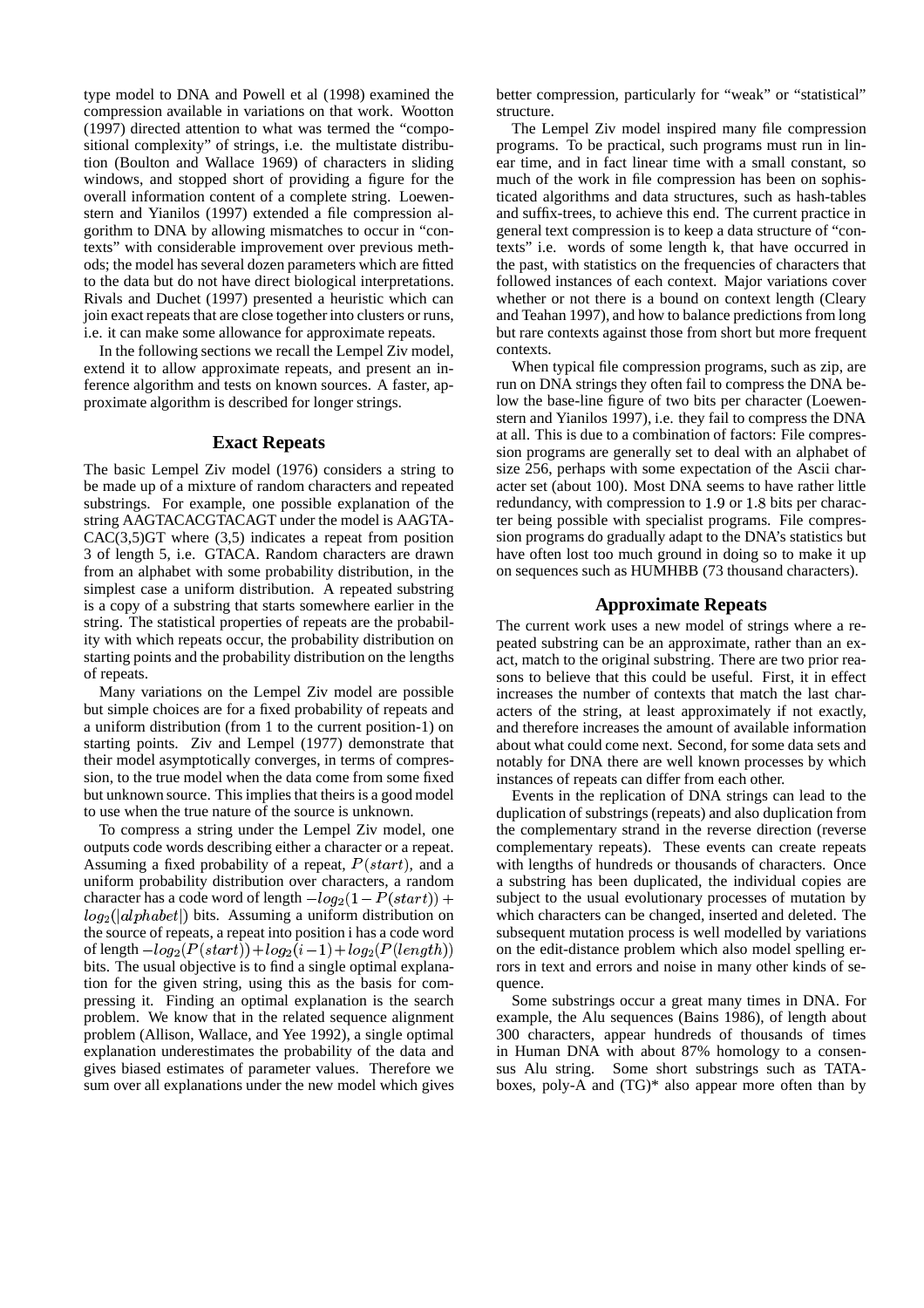chance. Methods are known (Allison and Yee 1990) (Allison, Wallace, and Yee 1992) for calculating the probability of two DNA strings, S1 and S2, given the hypothesis that S1 and S2 are related,  $P(S1\&S2|related)$ , for some simple hidden Markov models of mutation. The complementary hypothesis is that S1 and S2 are unrelated and gives a  $-log_2$  probability of about two bits per character for random strings,  $P(S1\&S2|unrelated)$  $P(S1) \cdot P(S2)$ , i.e.  $-log_2(P(S1 \& S2|unrelated)) =$  A.  $-log_2(P(S1)) - log_2(P(S2))$ . If S1 and S2 are substrings of some larger string, and it is assumed that S2 is an approximate repeat of S1, we get  $P(S1\&S2|related) =$   $\qquad \qquad \rightarrow$  $P(S1)$ ,  $P(S2|S1\&related)$  and the  $-log_2$  of the last part,  $-log_2(P(S2|S1\&related))$ , is the cost of encoding the changes in S1's approximate copy, S2. This encoding is compact if S1 and S2 are similar.

An alignment of S1 with S2 gives a way of editing (mutating) S1 into S2. An encoding of these edit operations can be taken as an upper bound of the  $-log_2$  probability of S2 given the related S1, e.g.

Alignment:

| S1: ACGTAC-T   |  |  |  |
|----------------|--|--|--|
|                |  |  |  |
| $S2: A-GTTCGT$ |  |  |  |

Edit  $S1 \rightarrow S2$ :

```
copy, delete, copy, copy,
change(T), copy, insert(G), copy
```
Typically there are a great many ways of editing S1 into S2, some optimal and some sub-optimal; these are mutually exclusive hypotheses and together exhaust all the ways in which S1 and S2 can be related under the model. If there are two optimal explanations, adding their probabilities saves one bit in compression. Each suboptimal explanation has a lower probability but there are a great many more of them. For example, if there are two options for a plausible alignment early in the data shortly followed by two more options, these options multiply together to give four options in total and this is just the start. Adding the probabilities of all such editing sequences yields the probability, under the model, of S2 given S1 and given S2 being related to S1. This calculation can still be carried out in  $O(n^2)$  time by a modified dynamic programming algorithm (DPA) that sums probabilities (Allison, Wallace, and Yee 1992) rather than maximizing the probability of an alignment (edit sequence) which is equivalent to minimizing the edit-distance. We therefore use this alignment algorithm, summing the probabilities of all alignments of possible repeats, within the string compression model. The algorithm actually works with the  $-log<sub>2</sub>$  of 
 probabilities but it is sometimes convenient to discuss it in terms of the probabilities directly.

Figure 1 shows a finite state machine for generating strings under the new model; it is a mathematical abstraction derived from the considerations above. From the base state,



Figure 1: Simple Generating Model

 , the machine can generate "random" characters, returning to the base state. It can also start a repeat, moving to state R. From state R, characters can be copied from the source substring, but characters can also be changed, inserted or deleted. The auxiliary states,  $R2$  and  $R3$ , are simply there to ensure that invisible events are prohibited, i.e. at least one character must be output before returning to  $B$ . The repeat ends with a return to the base state. The base state is also the start and end state of the machine. Many variations on the "architecture" of the machine are possible to incorporate prior knowledge while staying within the general framework.

Figure 2 shows the "repeat graph" for a string beginning ACA... under the new model; note that the graph is acyclic. A node represents a machine state at a particular time. The graph amounts to an unfolding of all possible sequences of state transitions of the machine described above (figure 1), except that state  $R3$  is merged into  $R2$  for simplicity.

A path through the graph from the start node,  $B_0$ , to the end node,  $B_n$ , is an "explanation" of the string. The paths form an exclusive and exhaustive set of explanations under the model. Some explanations are plausible and some are quite implausible, but all of their probabilities are summed by the DPA. The left-hand column of the repeat graph contains state-transitions of the base state that generate "random" characters. A repeat may start from any point in this column. Once within a repeat, the repeat may end or continue. If the repeat continues, a character is copied or changed (diagonal move), deleted (horizontal move) or inserted (vertical move). The repeat's origin must be encoded when it starts. A new character must be encoded with each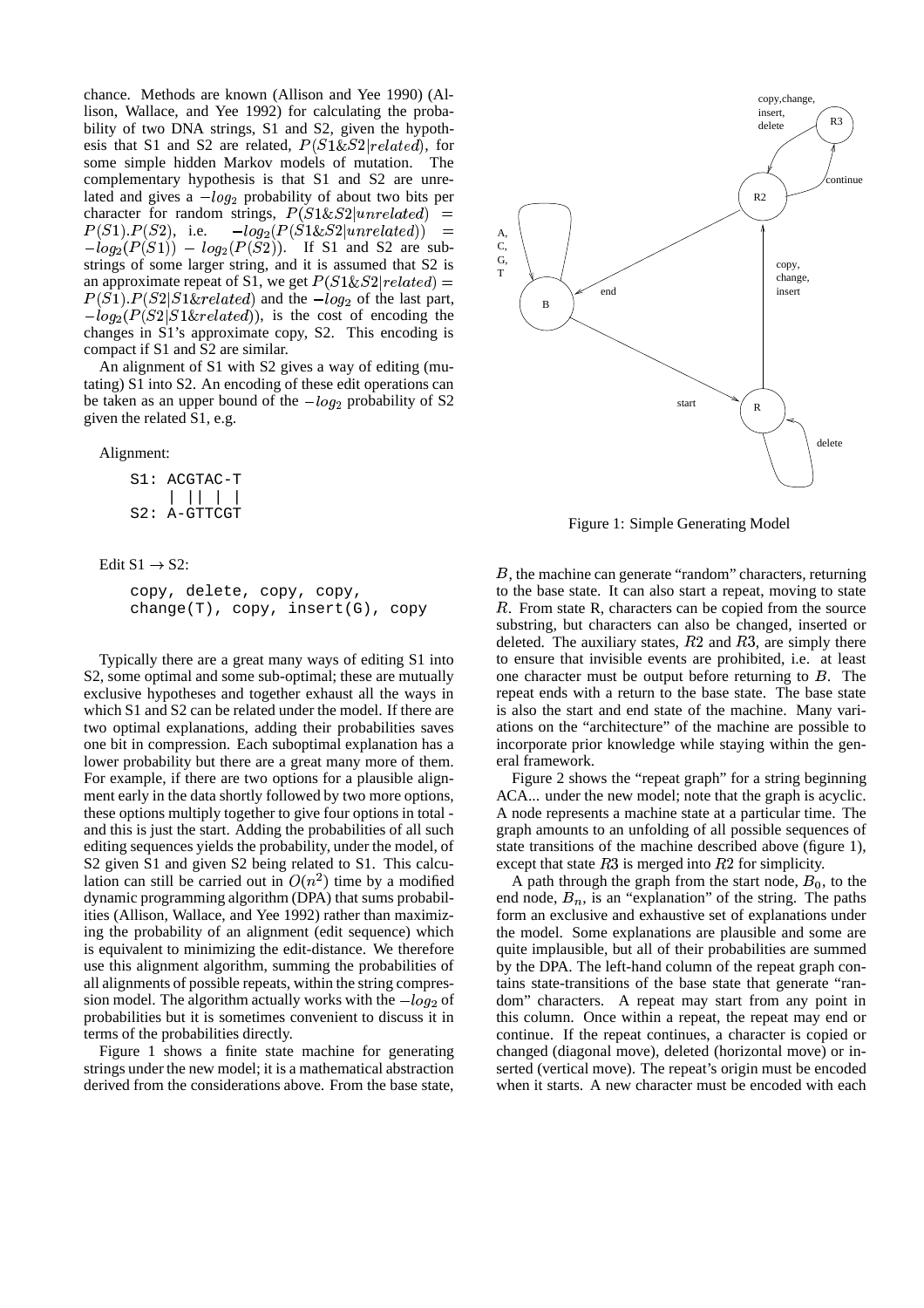

Figure 2: Repeat Graph

insert or change but this is not necessary for a copy or delete. The length of a repeat is effectively encoded in a unary code, by repeatedly stating that the repeat has not yet ended. A unary code corresponds to a geometric probability distribution. It is not claimed that a geometric distribution is an optimal fit to the distribution of repeat lengths; it is used because it has the property of making the DPA's incremental calculations "local" which permits the summing of all explanation probabilities in  $\overline{O(n^2)}$  time. This is discussed in a later section.

Reverse complementary repeats were left out of the discussion above but are included in the model by a further set of states  $R'$ ,  $R2'$  and  $R3'$  in the machine, and nodes and arcs in the repeat graph, similar to those for forward repeats in figure 1 and figure 2. There is a corresponding set of probability parameters for the start, continuation and mutation of reverse complementary repeats.

The various probability parameters can be given apriori if they are known. Alternately they can be (re)estimated in an expectation maximization (EM) process: Each node in the repeat graph (figure 2) contains the average frequencies of transition types over all paths leading to the node from the start node. When two paths meet, a weighted average of their counts is formed, weighted by the paths' relative probabilities. The frequencies in the end-node are used to derive new probability estimates for the next EM iteration. The EM process is guaranteed to converge because the new parameter values must be as good or better than the old values for the current path weightings and, similarly, the next set of path weightings will be as good or better than the old ones for the new parameter values. Convergence to a local optimum is possible in principle but this is not a problem in practice. The process terminates when the overall probability increase for an iteration is less than some small limit. A few iterations are sufficient if the initial values are "sensible". The statement of the parameter values, to optimum accuracy, must be included in the final  $-log$  probability calculations for the string if one is to legitimately compare simple and complex models; this is done using the calculations of Boulton and Wallace (1969) for multistate distributions.

A further improvement is to use a first-order Markov model in place of the random-character (uniform, zero-order Markov model) part of the model for the base-state transitions as this is found to give an improvement of 0.03 bits per character on HUMHBB, for example. In addition, characters involved in changes are assumed to come from the underlying probability distribution for the alphabet renormalised after the removal of the character being changed.

There are clearly  $O(n^2)$  nodes in the repeat graph but the algorithm only needs to keep two rows, the previous row and the current row, to operate in  $O(n)$  space. The algorithm takes  $O(n^2)$  time per EM step.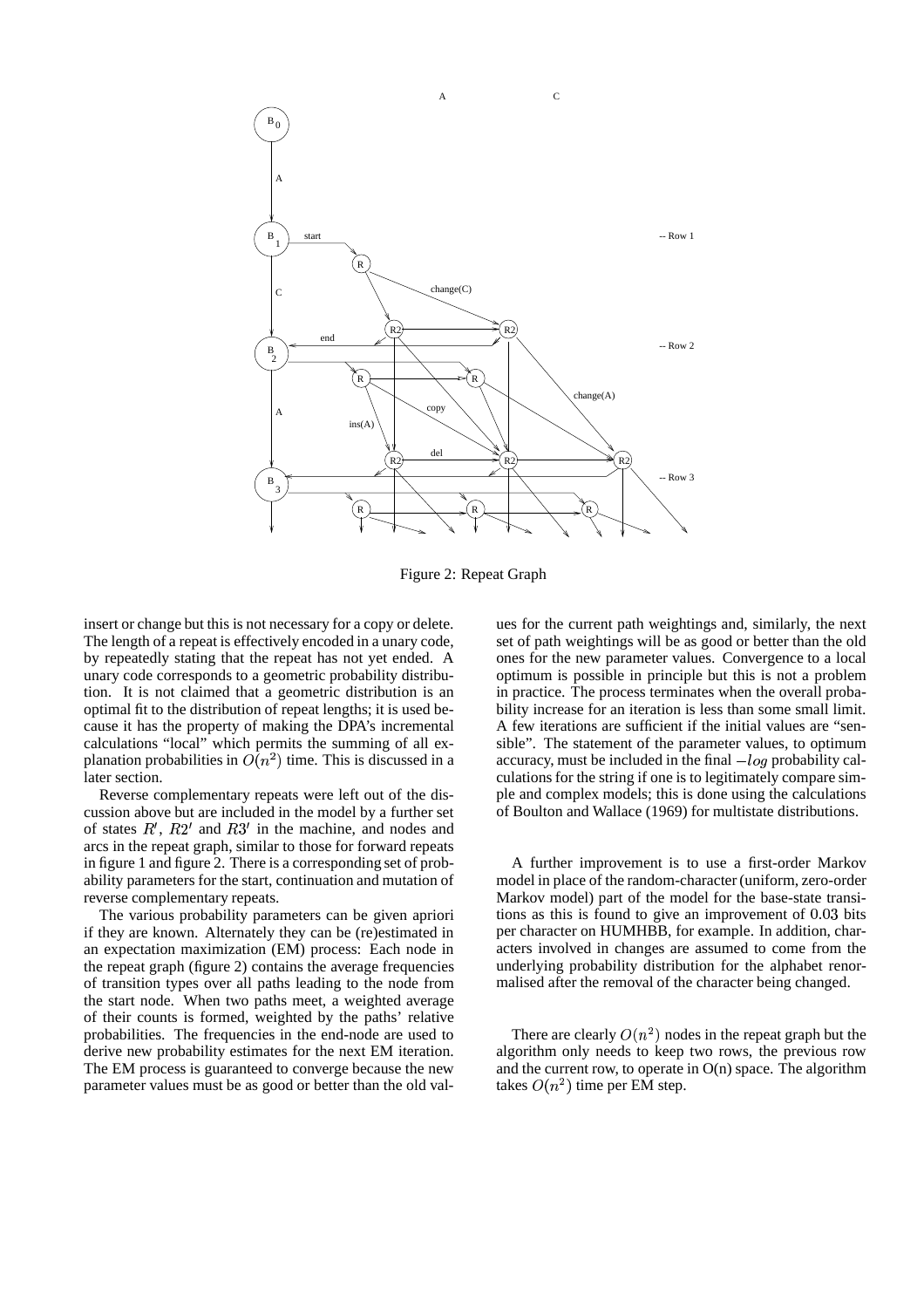

Figure 3: Recovery of the P(start) model parameter from a known source

# **Reestimation Tests**

Importantly, the algorithm fails to compress truly random, artificial DNA strings. The inferred value of  $P(start)$  is close to zero for such data but nevertheless the string requires more than two bits per character and the hypothesis that it contains any pattern or structure fails the significance test.

The ability of the algorithm to recover the parameter values of a known source was tested: A program was written to generate random strings according to the new model with specified parameter values. One parameter was varied systematically while the others were held constant. For each parameter setting, 100 strings of length 500 were generated. For example, figure 3 shows a plot of the genuine versus estimated values of  $P(start)$  for repeats. Although the generating parameters were varied systematically there is naturally variation in transition frequencies in particular strings, as indicated by the gap between the 10% and 90% percentile estimates. The median shows good recovery of the generating value, for repeats with  $P(start)$  in the range tested, between 0.02 and 0.1. For real DNA strings  $P(start)$  is likely to be under 0.1. Similar tests show good recovery of the other parameters of the model.

# **A Fast Approximation**

The  $O(n^2)$  algorithm previously described takes thirty minutes per iteration on a Silicon Graphics "Indy" work-station for Dromaster (six thousand characters) and two days per iteration for human globin region HUMHBB (73 thousand characters). A faster approximation algorithm is available if greater speed is necessary. This operates by summing the probabilities for only those explanations in the most "important" areas of the repeat graph (figure 2) to give an upper bound on the string's true  $-log_2$  probability.

The idea is to find (most) good explanations and only run the DPA in regions close  $(\pm 5 \text{ nodes})$  to a good explanation. A hash-table is used to record all instances of each k-tuple



Figure 4: Comparison of model accuracy and speed

| Sequence      | Length | Bio-      | CDNA-    | New-   |
|---------------|--------|-----------|----------|--------|
|               |        | compress2 | compress | model  |
| Dromaster     | 6.3K   |           |          | 1.853* |
| <b>HUMHBB</b> | 73K.   | 1.88      | 1.77     | 1.728  |
| <b>CHNTXX</b> | 155K   | .62       | 1.65     | 1.614  |
| Yeast chr3    | 315K   | .92       | l.94     | 1.913  |

Biocompress2 and CDNAcompress figures

from (Loewenstern and Yianilos 1997)

\* Full  $O(n^2)$  algorithm

Table 1: Compression of DNA Sequences (bits/nucleotide)

in the string where k is a constant, typically in the range 6 to 14. Most significant repeats are likely to contain exact matches of length k, from time to time. A region is "turned on" at a k-tuple match. A region is left turned on so long as any of its nodes is contributing a not insignificant amount to the probability of the string, currently assessed as having  $a - log_2$  probability of no more than that of the base-state minus the repeat start-up cost plus 4 bits. A region can grow or shrink and eventually be turned off depending on the contributions within it. This approximation gives a trade-off between accuracy and speed. Making the regions wider, the value of k smaller, and the threshold on probability contributions more lenient all increase accuracy at the price of speed. Figure 4 plots the relationship between calculated  $-log_2$  probability and running-time for the approximation 
 algorithm as k is varied, the string being 6000 characters from position 23,000 of HUMHBB which contains one significant repeat. It is quite possible that continued tinkering with this or different heuristics may lead to a better trade-off between accuracy and speed.

### **DNA**

The approximation algorithm and, where practical, the exact algorithm were run on real DNA strings. Dromaster is a gene, from drosophila melanogaster, for a repetitive protein so the cDNA is also quite repetitive. At 6.3K, the  $O(n^2)$  al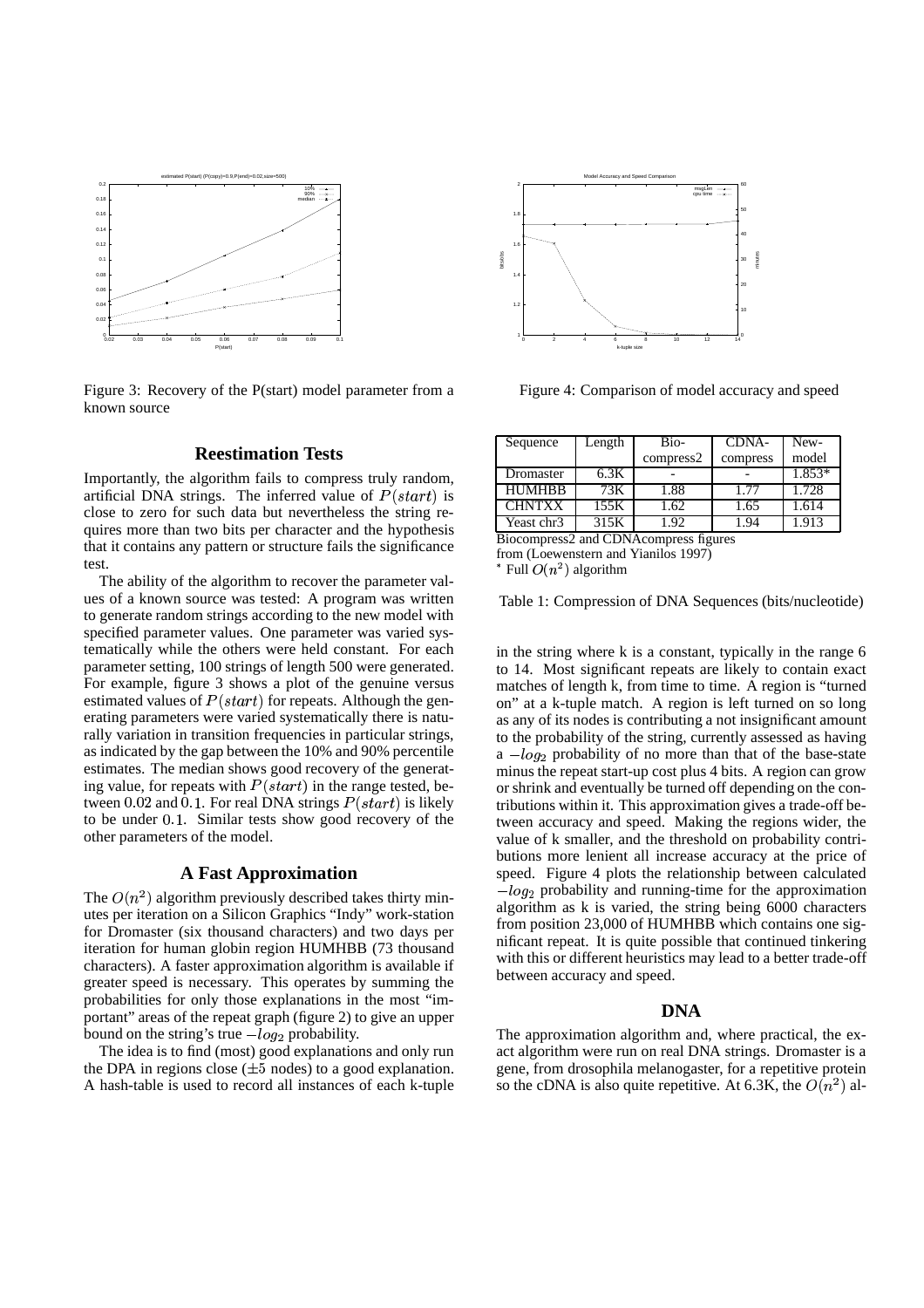gorithm can comfortably be run on it. HUMHBB is the human globin region and contains multiple globin genes. Tobacco chloroplast, CHNTXX, is notable for a 25K reverse complementary repeat. Yeast chromosome III was included as a long string, 315K nucleotides.

Table 1 gives the coding figures for biocompress2 (Grumbach and Taji 1994) and CDNA-compress (Loewenstern and Yianilos 1997), the first two columns coming from the latter paper, compared with the new string model. The figures for HUMHBB, CHNTXX and Yeast chrIII are from the approximate algorithm set to run in realistic times and are thus upper-bounds on the true entropies under the model.

Figure 5 shows the code length per character as a moving average over 100 positions for HUMHBB. For example, the drop around position 40,000 corresponds to a strong repeat from the gamma-globin genes, hbgg and hbga.

Examining the inferred probability parameters tells us something general about a string. Dromaster has numerous forward repeats  $(P(start) = 0.015)$  that are short  $(P(\text{end}) = 0.06)$  and similar  $(P(\text{copy}) = 0.94)$ . It has no reverse complementary repeats  $(P(start)$  = sociatio 0.0001). CHNTXX has a few reverse complementary repeats  $(P(start) = 0.00005)$  that are long  $(P(end) =$  get" stri 0.0002) and high-fidelity  $(P(copy) = 0.9999)$ ; i.e. it is dominated by the 25K example.

### **Variations**

The length of a repeat in the new model is effectively encoded by a unary code which corresponds to a geometric probability distribution, as mentioned previously. Ignoring the question of substring differences, the code word for a repeat of a given  $length > 0$  requires  $-log_2(P(start))$  + the prob- $\frac{d}{d}$  (length - 1) – (length - 1).log<sub>2</sub>( $P$ (continue)) –  $log_2(Peend)$ ) bits. This is a linear function with a slope  $\frac{\log_2(1 - \cos_2 t)}{\log_2(P(\text{continue}))}$ . It is not claimed that a geometric  $\frac{d}{dx}$  distribution is the perfect model for the lengths of repeats, indeed that is most unlikely, but it does make the DPA's calculations in the repeat graph "local" because the incremental cost of extending all repeats is the same. This allows an  $O(n^2)$  DPA to sum the probabilities of all paths through the graph (figure 2). A mixture of two (or more) geometric distributions has the same property although at the price of roughly doubling (etc.) the number of states in the graph. In passing, note that it would be possible to change to arbitrary probability distributions having concave negative  $logs$ by adapting the technique of Miller and Myers (1988), provided that one wanted only a single optimal explanation of the string. The resulting algorithm would have  $\overline{O}(n^2)$  complexity when a certain equation is solvable in  $O(1)$  time, and  $O(n^2 \log(n))$  complexity otherwise.

A model with a mixture of two types of forward repeats and two types of reverse complementary repeats was run on HUMHBB: It marginally reduced the entropy from 1.728 to 1.725 bits/character, covering the cost of stating the extra sets of parameters so this is not a case of over-fitting. The parameter estimates describe mixtures of repeats: Low fidelity  $(P(copy) = 0.78)$  forward repeats occur most often  $(P(statt) = 0.0006)$ . High fidelity  $(P(copy) = 0.96)$  th forward repeats occur less often and are shortest on average

 $(P(end) = 0.006)$ . Low fidelity  $(P(copy) = 0.70)$  reverse complementary repeats occur rarely  $(P(start) = 0.0002)$ . Medium fidelity ( $P(copy) = 0.86$ ) reverse complementary repeats occur rarely but are longest on average  $(P(\text{end}) =$  ) ). Over all types of repeat, changes are about ten times more probable than inserts or deletes.

In a similar vein to the repeat-length distribution, the present algorithms use the simplest possible model of pointmutations on repeated substrings. As above, this effectively codes the length of a run of inserts or deletes with a unary code. This is not unreasonable because inserts and deletes do seem to occur at fairly low rates in repeats. However, one could use linear gap-costs (Gotoh 1982), and even piecewise-linear gap-costs, while still summing over all explanations as described for aligning two strings (Allison, Wallace, and Yee 1992). That technique could be used in the current string model at the cost of increasing the number of states in the repeat graph, leaving the exact algorithm's complexity at  $O(n^2)$  but with a larger constant.

 block-moves": append S1 and S2, now compress the result Note that the new model and its algorithms have an association with Tichy's (1984) block-moves model of string comparison. The latter involves a "source" string and a "target" string, that is to say it is not symmetrical with respect to S1 and S2. A substring, i.e. a block, can be copied from the source string and appended to the target string as the latter is being built up; in fact this is the only way in which the target can grow. Tichy's objective was to find the explanation of the target string that requires the smallest number of these block-moves. This would be a most probable explanation provided that all block-moves were equally probable. The copies are exact and there is a linear-time algorithm for the problem. In a parallel, our new string model could be used to compare two strings S1 and S2 under "approximate under the new model but only allowing repeats from S1 into S2. In fact it would make sense also to allow repeats from S1 into S1 and from S2 into S2. We speculate that this might be another useful way to look for relationships between biological sequences.

### **Conclusions**

The new model of strings allows approximate repeated substrings; a repeated substring need not be an exact match to the original but may contain changes, insertions and deletions. This allows more (approximate) contexts from the past to play a part in predicting the next character. It also directly models, to some extent, actual events in the replication of DNA. Consequently the method's parameter estimates can be directly related to these events. Tests on known artificial sources show good estimation of parameter values. There is a natural significance test for any structure, pattern or repetition claimed to have been found.

A dynamic programming algorithm calculates the probability of a string under the model in  $O(n^2)$  time when the probability parameters governing repeats are given in advance. The algorithm can be used as the step in an expectation maximization algorithm to estimate the parameters, if they are not known in advance, and a few iterations are usually sufficient. A faster approximation algorithm is available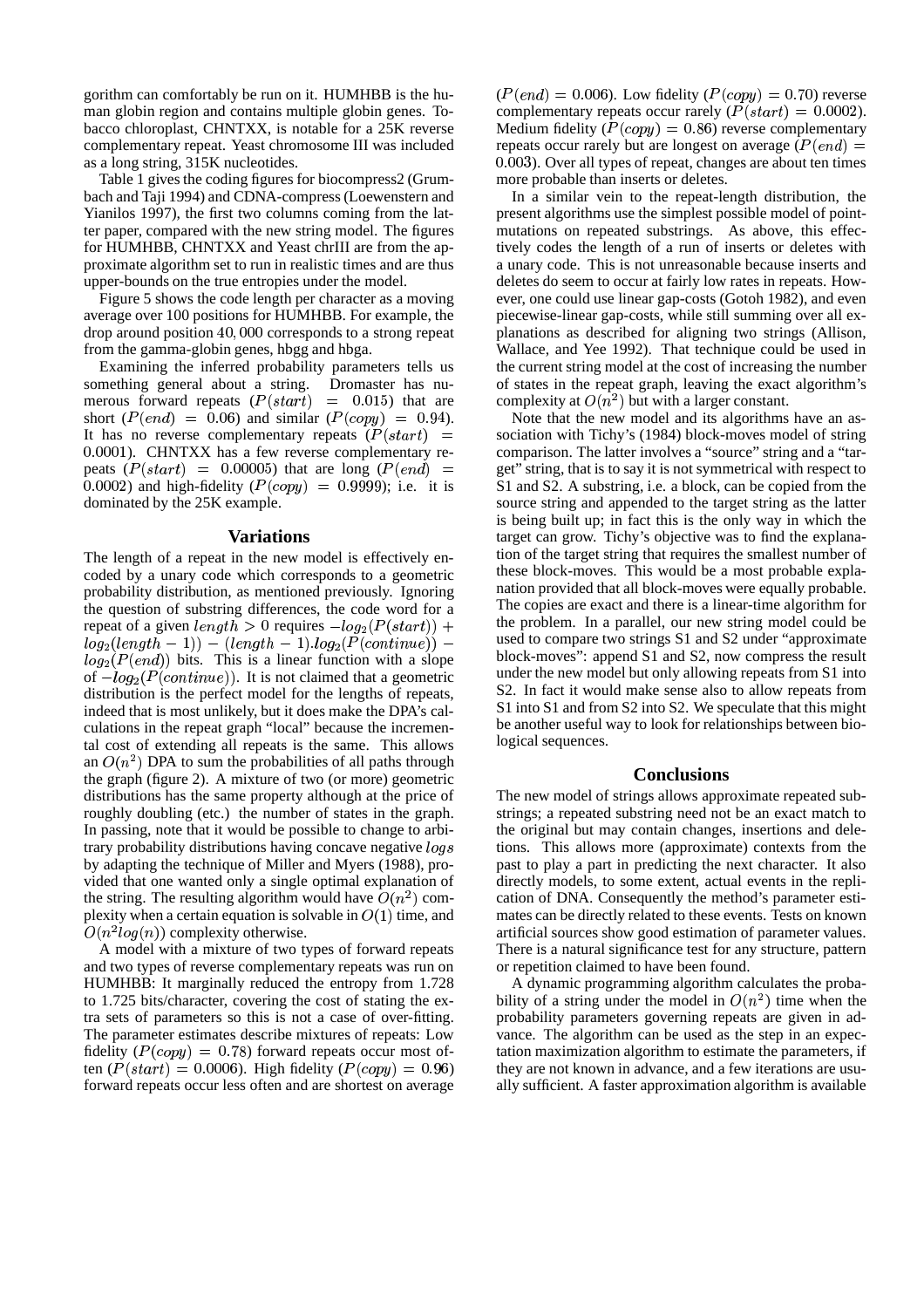

Figure 5: Compression plot for HUMHBB

when greater speed is necessary. The algorithms give good compression of real DNA sequences indicating that the patterns found are significant.

A two-dimensional plot, figure 6, using intensity to show the level of contributions to the string's probability gives a useful visualization of the identities and significance of repeated substrings, here for HUMHBB. The inset magnifies the structure of the reverse complementary repeats near the end of this string. Such plots resemble familiar dot-matrix plots but with a formal connection between significance and grey-scale level.

### **References**

- Agarwal, P.; and States, D. J. 1994. The repeat pattern toolkit (RPT): analyzing the structure and evolution of the C. elegans genome. In Proc. 2nd Conf. on Intelligent Systems in Molec. Biol., 1–9.
- Allison, L.; Wallace, C. S.; and Yee, C. N. 1992. Finitestate models in the alignment of macro-molecules. *J. Molec. Evol.* 35(1) 77–89.
- Allison, L.; and Yee, C. N. 1990. Minimum message length encoding and the comparison of macromolecules. *Bull. Math. Biol.* 52(3) 431–453.
- Bains, W. 1986. The multiple origins of the human Alu sequences. *J. Molec. Evol.* 23 189–199.
- Baum, L. E.; and Eagon, J. E. 1967. An inequality with applications to statistical estimation for probabilistic func-

tions of Markov processes and to a model of ecology. *Bulletin AMS* 73 360–363.

- Baum, L. E.; Petrie, T.; Soules, G.; and Weiss, N. 1970. A maximization technique occurring in the statistical analysis of probabilistic functions of Markov chains. *Annals Math. Stat.* 41 164–171.
- Boulton, D. M.; and Wallace, C. S. 1969. The information content of a multistate distribution. *J. Theor. Biol.* 23 269–278.
- Chaitin, G. J. 1966. On the length of programs for computing finite binary sequences. *J. Assoc. Comp. Mach.* 13(4) 547–569.
- Cleary, J.; and Teahan, W. J. 1997. Unbounded length contexts for PPM. *Comp. Jrnl.* 40(2/3) 67–75.
- Dempster, A. P.; Laird, N. M.; and Rubin, D. B. 1977. Maximum likelihood from incomplete data via the EM algorithm. *J. Royal Stat. Soc.* B 39 1–38.
- Gotoh, O. 1982. An improved algorithm for matching biological sequences. *J. Molec. Biol.* 162 705–708.
- Grumbach, S.; and Tahi, F. 1994. A new challenge for compression algorithms: genetic sequences. *Inf. Proc. and Management* 30(6) 875–886.
- Kolmogorov, A. N. 1965. Three approaches to the quantitative definition of information. *Probl. Inf. Transmission*  $1(1)$  1–7.
- Lempel, A.; and Ziv, J. 1976. On the complexity of finite